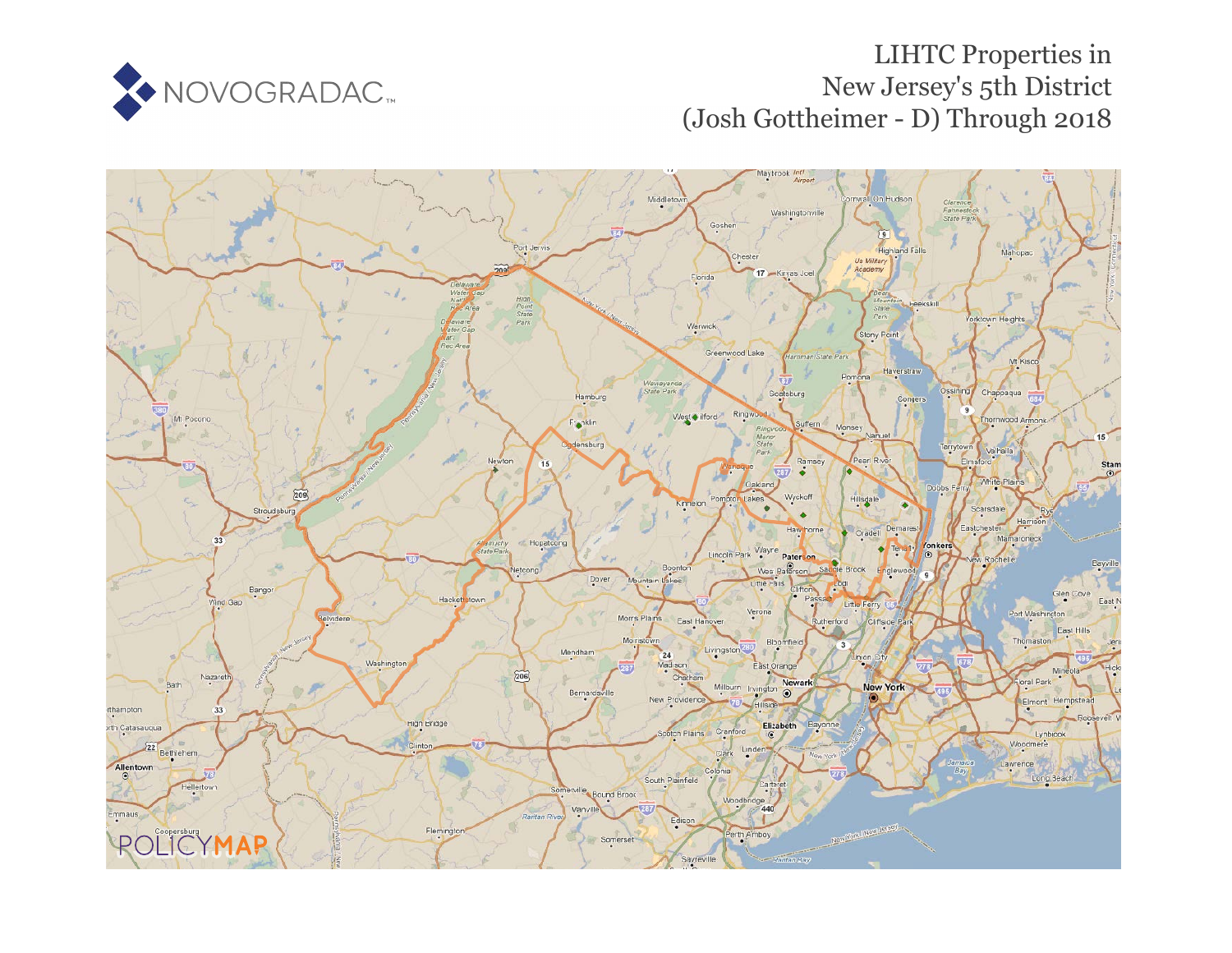## LIHTC Properties in New Jersey's 5th District Through 2018

| <b>Project Name</b>                                         | <b>Address</b>                                       | City                               | <b>State</b> | <b>Zip Code</b> | <b>Nonprofit</b><br><b>Sponsor</b> | <b>Allocation</b><br>Year | <b>Annual</b><br><b>Allocated</b><br><b>Amount</b> | <b>Year PIS</b>      | <b>Construction Type</b> | <b>Total</b><br><b>Units</b> | Low<br>Income<br><b>Units</b> | <b>Rent or</b><br><b>Income</b><br><b>Ceiling</b> | <b>Credit %</b>  | <b>Tax-Exempt</b><br><b>Bond</b> | <b>HUD Multi-Family</b><br>Financing/<br><b>Rental Assistance</b> |
|-------------------------------------------------------------|------------------------------------------------------|------------------------------------|--------------|-----------------|------------------------------------|---------------------------|----------------------------------------------------|----------------------|--------------------------|------------------------------|-------------------------------|---------------------------------------------------|------------------|----------------------------------|-------------------------------------------------------------------|
| NORTHVALE SENIOR<br>RESIDENCE                               | 187 WALNUT ST NORTHVALE                              |                                    | NJ           | 7647            |                                    | 2013                      | \$0                                                | Insufficient<br>Data | Not Indicated            | $30\,$                       | $\bf{0}$                      |                                                   | Not<br>Indicated |                                  |                                                                   |
| FRANKLIN LAKES<br>SUPPORTIVE HOUSING                        | MCCOY ROAD                                           | FRANKLIN LAKES NJ                  |              | 7417            |                                    | Insufficient<br>Data      | \$1,056,559                                        | Insufficient<br>Data | <b>New Construction</b>  | 40                           | 40                            | 60% AMGI                                          | Not<br>Indicated |                                  |                                                                   |
| STRENGTHEN OUR<br><b>SISTERS TRNS HS</b>                    | <b>1432 UNION</b><br><b>VALLEY RD</b>                | <b>WEST MILFORD</b>                | NJ           | 7480            | Yes                                | 1993                      | $\$0$                                              | 1993                 | Acquisition and Rehab 21 |                              | 10                            |                                                   | Not<br>Indicated | No                               |                                                                   |
| <b>DUMONT SENIOR</b><br>HOUSING                             | 94<br><b>GH WAY WEST</b>                             | SCHRAALENBUR DUMONT BORO           | NJ           | 7628            | No                                 | 1994                      | \$512,039                                          | 1995                 | New Construction         | 41                           | 41                            | 60% AMGI                                          | Not<br>Indicated | No                               |                                                                   |
| PARAMUS SENIOR<br>CITIZENS                                  | 200 GARDEN<br><b>STATE PLAZA</b><br><b>BOULEVARD</b> | <b>PARAMUS BORO</b>                | NJ           | 7652            | No                                 | 1997                      | \$195,130                                          | 1997                 | <b>New Construction</b>  | 64                           | 64                            | 60% AMGI                                          | Not<br>Indicated | No                               |                                                                   |
| PARAMUS SR. CITIZENS STATE PLAZA                            | 200 GARDEN<br><b>BLVD</b>                            | <b>PARAMUS</b>                     | $_{\rm NJ}$  | 07652-1240      | No                                 | Insufficient<br>Data      | $\$0$                                              | 1997                 | Not Indicated            | 64                           | $\bf{0}$                      |                                                   | TCEP only No     |                                  |                                                                   |
| KENTSHIRE                                                   | 175 PATERSON<br><b>AVENUE</b>                        | <b>MIDLAND PARK</b><br><b>BORO</b> | NJ           | 7432            | No                                 | Insufficient<br>Data      | \$144,504                                          | 2004                 | <b>New Construction</b>  | 159                          | $32\,$                        | 50% AMGI                                          | Not<br>Indicated | No                               |                                                                   |
| THE KENTSHIRE #642                                          | 187 PATERSON<br><b>AVE</b>                           | <b>MIDLAND PARK</b>                | NJ           | 07432-1855      | No                                 | Insufficient<br>Data      | \$144,503                                          | 2004                 | <b>New Construction</b>  | 148                          | $\bf{0}$                      |                                                   | TCEP only No     |                                  |                                                                   |
| <b>WOODLANDS AT</b><br><b>RAMSEY</b>                        | 141 PRINCE<br><b>STREET</b>                          | <b>RAMSEY BORO</b>                 | NJ           | 7446            | No                                 | 2005                      | \$323,770                                          | 2005                 | <b>New Construction</b>  | 99                           | 99                            | 60% AMGI                                          | Not<br>Indicated | No                               |                                                                   |
| <b>PARAMUS COAH</b><br>AFFORDABLE HOUSING COURT             | 11/12 ANN                                            | <b>PARAMUS</b>                     | NJ           | 7652            | No                                 | Insufficient<br>Data      | \$268,774                                          | 2005                 | <b>New Construction</b>  | 46                           | $\bf{0}$                      |                                                   | TCEP only No     |                                  |                                                                   |
| FRANKLIN SENIOR                                             | 1 MILL STREET FRANKLIN                               |                                    | NJ           | 7416            | No                                 | Insufficient<br>Data      | \$439,170                                          | 2009                 | <b>New Construction</b>  | 94                           | 94                            | 60% AMGI                                          | Not<br>Indicated | No                               |                                                                   |
| LITC#0755 FRANKLIN<br><b>SENIOR HOUSING</b>                 | 1 MILL ST                                            | <b>FRANKLIN</b>                    | $\rm{NJ}$    | 07416-1594      | No                                 | Insufficient<br>Data      | \$439,170                                          | 2009                 | <b>New Construction</b>  | 95                           | $\bf{0}$                      |                                                   | TCEP only No     |                                  |                                                                   |
| <b>PARAMUS</b><br>AFFORDABLE HOUSING <sup>1</sup> ANN COURT |                                                      | <b>PARAMUS BORO</b>                | NJ           | 7652            |                                    | Insufficient<br>Data      | \$281,240                                          | 2005                 | <b>New Construction</b>  | 46                           | 46                            | 60% AMGI                                          | Not<br>Indicated |                                  |                                                                   |

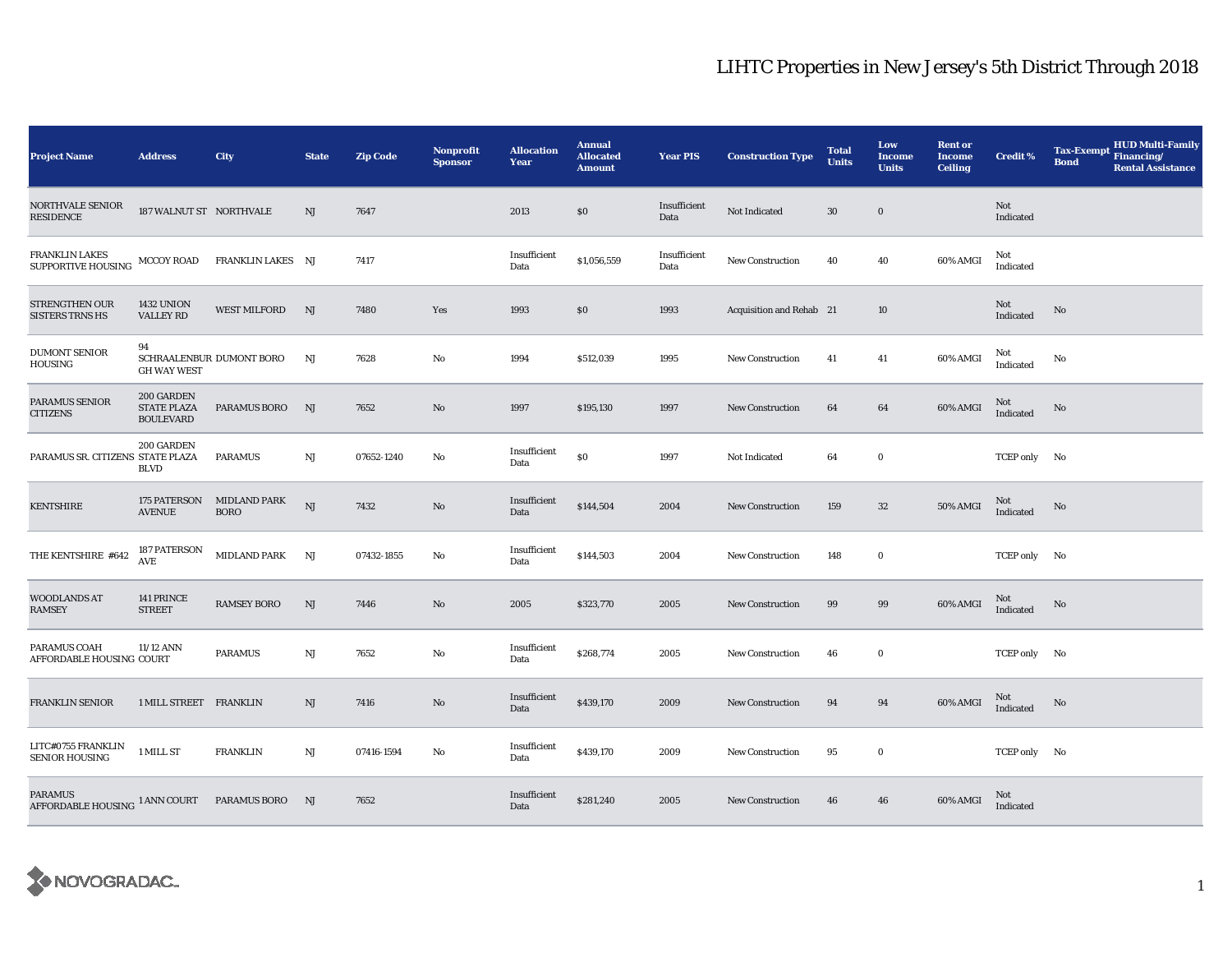## LIHTC Properties in New Jersey's 5th District Through 2018

| <b>Project Name</b>                                                 | <b>Address</b>                                      | City                        | <b>State</b>           | <b>Zip Code</b> | Nonprofit<br><b>Sponsor</b> | <b>Allocation</b><br>Year | <b>Annual</b><br><b>Allocated</b><br><b>Amount</b> | <b>Year PIS</b> | <b>Construction Type</b> | <b>Total</b><br><b>Units</b> | Low<br><b>Income</b><br><b>Units</b> | <b>Rent or</b><br><b>Income</b><br><b>Ceiling</b> | <b>Credit %</b>       | <b>HUD Multi-Family</b><br>Tax-Exempt Financing/<br><b>Bond</b><br><b>Rental Assistance</b> |
|---------------------------------------------------------------------|-----------------------------------------------------|-----------------------------|------------------------|-----------------|-----------------------------|---------------------------|----------------------------------------------------|-----------------|--------------------------|------------------------------|--------------------------------------|---------------------------------------------------|-----------------------|---------------------------------------------------------------------------------------------|
| LINCOLN HILL<br>VILLAGE                                             | 15 LINCOLN<br><b>AVENUE</b>                         | <b>WEST MILFORD</b><br>TWP. | NJ                     | 7480            | $\mathbf{No}$               | 2013                      | \$443,909                                          | 2012            | New Construction         | 50                           | 49                                   | 50% AMGI                                          | Not<br>Indicated      | No                                                                                          |
| <b>DUMONT SENIOR</b><br>HOUSING #363                                | 37 DUMONT AVE DUMONT<br>$\#$ 41                     |                             | NJ                     | 07628-3016      | $\mathbf{No}$               | 2013                      | \$0                                                | 2012            | <b>New Construction</b>  | 40                           | $\bf{0}$                             |                                                   | TCEP only No          |                                                                                             |
| LINCOLN HILL<br>VILLAGE #647                                        |                                                     | 15 LINCOLN AVE WEST MILFORD | NJ                     | 07480-2115      | No                          | 2013                      | \$0                                                | 2012            | New Construction         | 50                           | $\bf{0}$                             |                                                   | TCEP only No          |                                                                                             |
| MONTVALE COMMONS                                                    | NOTTINGHAM<br><b>COURT</b>                          | <b>MONTVALE</b>             | NJ                     | 7645            | Yes                         | 2013                      | \$602,330                                          | 2013            | New Construction         | 28                           | 28                                   |                                                   | 60% AMGI TCEP only No |                                                                                             |
| <b>WESTMONT STATION</b>                                             | 1 PASSAIC<br><b>STREET</b>                          | <b>WOOD-RIDGE</b>           | $\mathbf{N}\mathbf{J}$ | 7075            | No                          | 2013                      | \$1,750,000                                        | 2015            | <b>New Construction</b>  | 104                          | 104                                  |                                                   | 60% AMGI TCEP only No |                                                                                             |
| FRANKLIN STREET<br>VILLAS                                           | 187-199 WALNUT $_{\rm{NORTHVALE}}$<br><b>STREET</b> |                             | NJ                     | 7647            |                             | Insufficient<br>Data      | \$530,043                                          | 2016            | <b>New Construction</b>  | 30                           | 29                                   | 60% AMGI                                          | Not<br>Indicated      |                                                                                             |
| RIVER VALE SENIOR                                                   | 430-436 CEDAR<br><b>LANE</b>                        | <b>RIVER VALE</b>           | $\rm NJ$               | 7675            |                             | Insufficient<br>Data      | \$364,338                                          | 2016            | <b>New Construction</b>  | 50                           | 49                                   | 60% AMGI                                          | Not<br>Indicated      |                                                                                             |
| <b>TEANECK SENIOR</b><br>HOUSING                                    | <b>60 BERGEN</b><br><b>AVENUE</b>                   | <b>TEANECK</b>              | NJ                     | 7666            |                             | Insufficient<br>Data      | \$485,132                                          | 2016            | <b>New Construction</b>  | 62                           | $\bf{61}$                            | 60% AMGI                                          | Not<br>Indicated      |                                                                                             |
| <b>NEWTON TOWN</b><br><b>CENTRE</b>                                 | 5 UNION PLACE NEWTON                                |                             | NJ                     | 7860            |                             | Insufficient<br>Data      | \$1,210,072                                        | 2018            | <b>New Construction</b>  | 64                           | 64                                   | 60% AMGI                                          | Not<br>Indicated      |                                                                                             |
|                                                                     |                                                     |                             |                        |                 |                             |                           |                                                    |                 |                          |                              |                                      |                                                   |                       |                                                                                             |
| 22 Projects Reported                                                |                                                     |                             |                        |                 |                             |                           | \$9,190,683                                        |                 |                          | 1,425                        | 810                                  |                                                   |                       |                                                                                             |
| Location: New Jersey's 5th District (Congressional District, 116th) |                                                     |                             |                        |                 |                             |                           |                                                    |                 |                          |                              |                                      |                                                   |                       |                                                                                             |
| Point Source: LIHTC                                                 |                                                     |                             |                        |                 |                             |                           |                                                    |                 |                          |                              |                                      |                                                   |                       |                                                                                             |